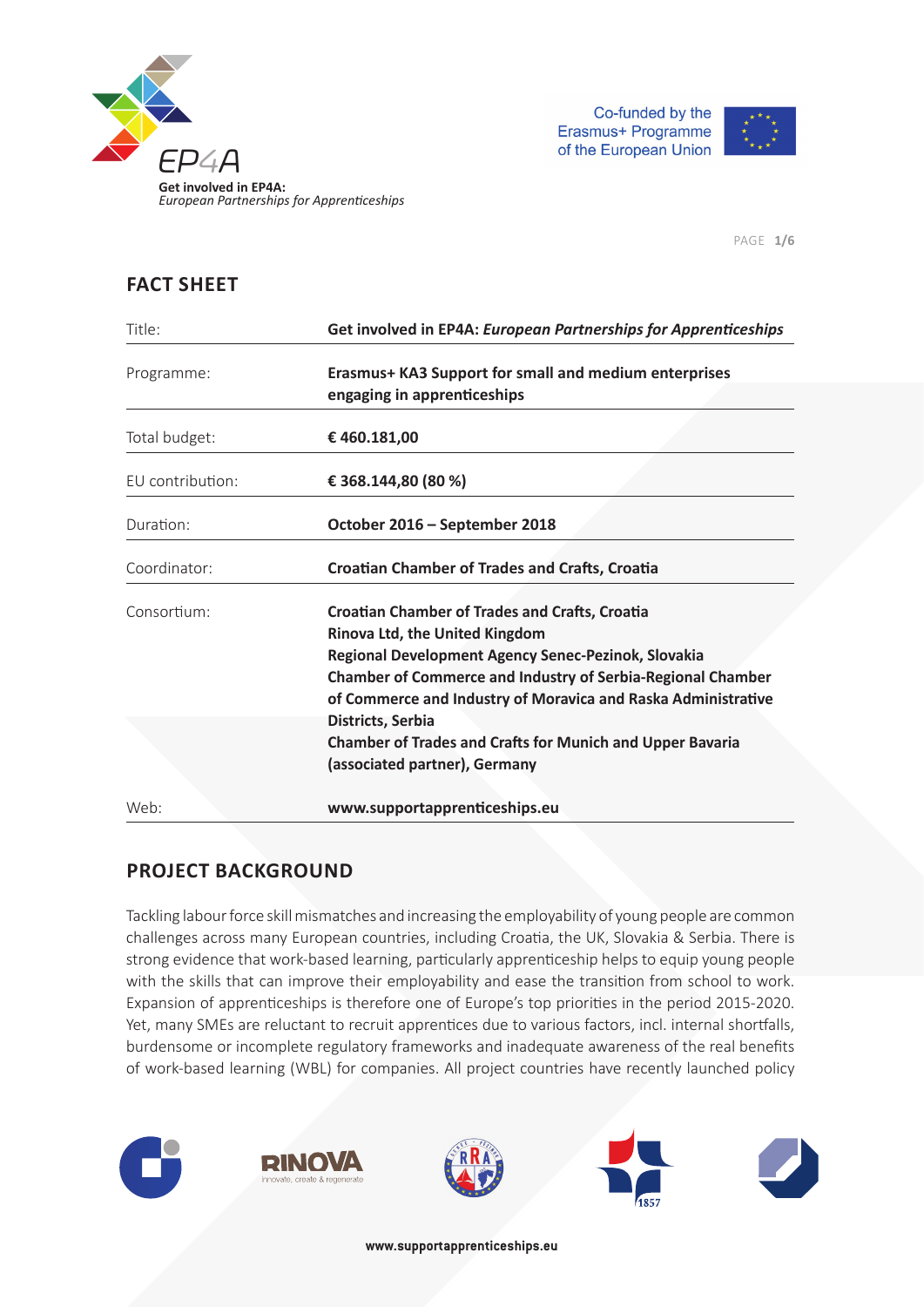





PAGE **2/6**

reforms aiming at further promoting apprenticeship programmes in line with the policy objectives of EU 2020, ET2020, the Bruges Communique and the "Riga Conclusions", incl. related national target commitments.

**The EP4A project** aims to promote apprenticeships by building partnerships between intermediary bodies, companies, VET providers, public authorities and social partners in project countries.

# **PROJECT SPECIFIC OBJECTIVE**

Project specific objective will be attained through **two main results:** 

- **1. Partnerships between businesses**, VET providers and intermediary organisations together with public authorities and social partners are built and/or further strengthened with the aim of getting more SMEs involved in apprenticeships; and
- **2.** Awareness of the benefits of apprenticeships enhanced among target SMEs through the implementation of tailor made attractiveness campaigns.

### **MAIN TARGET GROUP**

The main target group are SMEs with no or limited experience in apprenticeships.

Main project activities:

- Analyzing of country contexts, SMEs needs and European best practices in the field of apprenticeships
- **Enhancing professional capacities** of intermediary bodies/project partner organizations' staff to support partnership building and promote apprenticeships to SMEs via **training workshops, study visits and peer learning, and elaboraƟ on of SMEs ApprenƟ ceship Guides**;
- **Organizing series of partnership building workshops, round-tables and meetings**
- **Developing partnership building Road Maps** for Croatia, Slovakia and Serbia (UK partner with an advisory role)
- **Preparing and signing Memoranda of Understanding underpinning the operation of** Apprenticeship Partnership structures in Croatia, Slovakia and Serbia (UK partner with an advisory role)
- **Implementing Apprenticeship Attractiveness Campaigns**









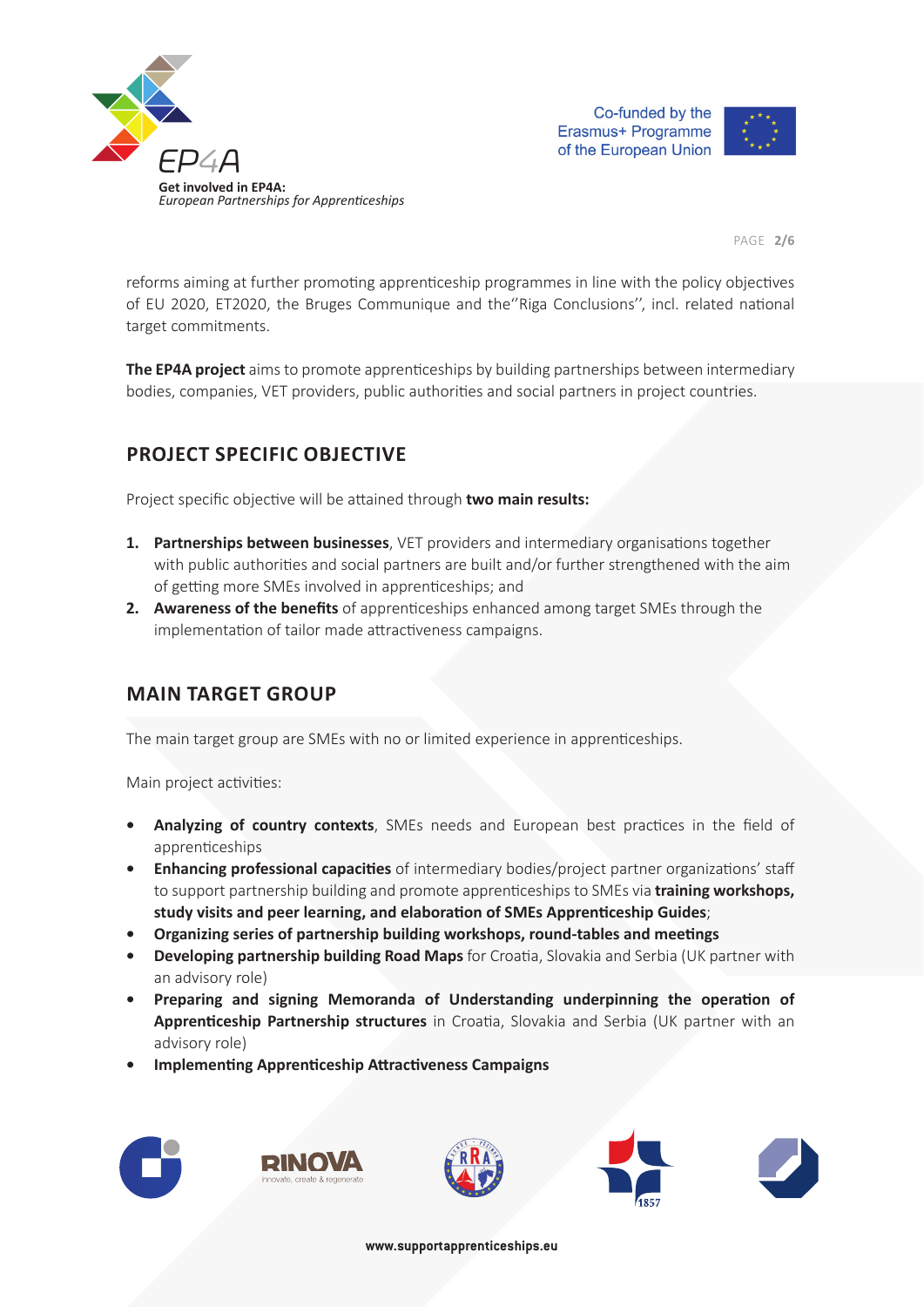



PAGE **3/6**

- **Introducing Help desk lines** to assist SMEs to engage in apprenticeships
- **Organizing info days** for SMEs to promote apprenticeships
- Developing a"Trademark" for SMEs engaging in the provision of apprenticeships in Croatia, Slovakia and Serbia
- **Organizing an International Conference** in Zagreb to promote knowledge transfer, disseminate project work and promote the idea of a **Danube Alliance of Apprenticeships**

# **EXPECTED IMPACT**

The project will have a **major impact on the target group (SMEs) both in short and long term contribuƟ ng to the increased aƩ racƟ veness and supply of apprenƟ ceships in all four countries**. Though primarily targeting SMEs with no or some experience in apprenticeships, project work will entail a multi-layered impact in an effort to ensure sustainability by means of including all major VET stakeholders.

More specifically, **the project's short-term impact** on SMEs will entail the following elements:

- **Active engagement in policy dialogue and policy-making:** The inclusion of SMEs in the building and works of structured social dialogue platforms such as the foreseen and established Apprenticeship Partnerships will provide for an increased "bottom-up" perspective which will be anchored on learning the lessons out of real experiences before embarking on large scale interventions, including regulatory changes, where deemed necessary;
- Increased awareness of benefits of taking apprenticeships, related responsibilities and available incentives resulting from tailor-made and needs-responsive attractiveness campaigns and guidance toolkits;
- **Strengthened collaboration** with other key VET stakeholders and **increased understanding of respective roles and responsibilities of each key player** i.e., the State, chambers, schools, VET providers, and trade unions, at national, regional and local levels: decision-making, implementation, advisory and control;
- **Better quality of WBL-related advisory and counselling services for SMEs as a consequence** of strengthened capacities of their respective professional business support organisations such as chambers;
- **Recognition and award for companies** that provide quality apprenticeships ("Trademark");
- **Increased awareness of good European practice and knowledge transfer** in the field of apprenticeships by means of exposure of SMEs management to peer learning on successful apprenticeship schemes and latest European initiatives and platforms.









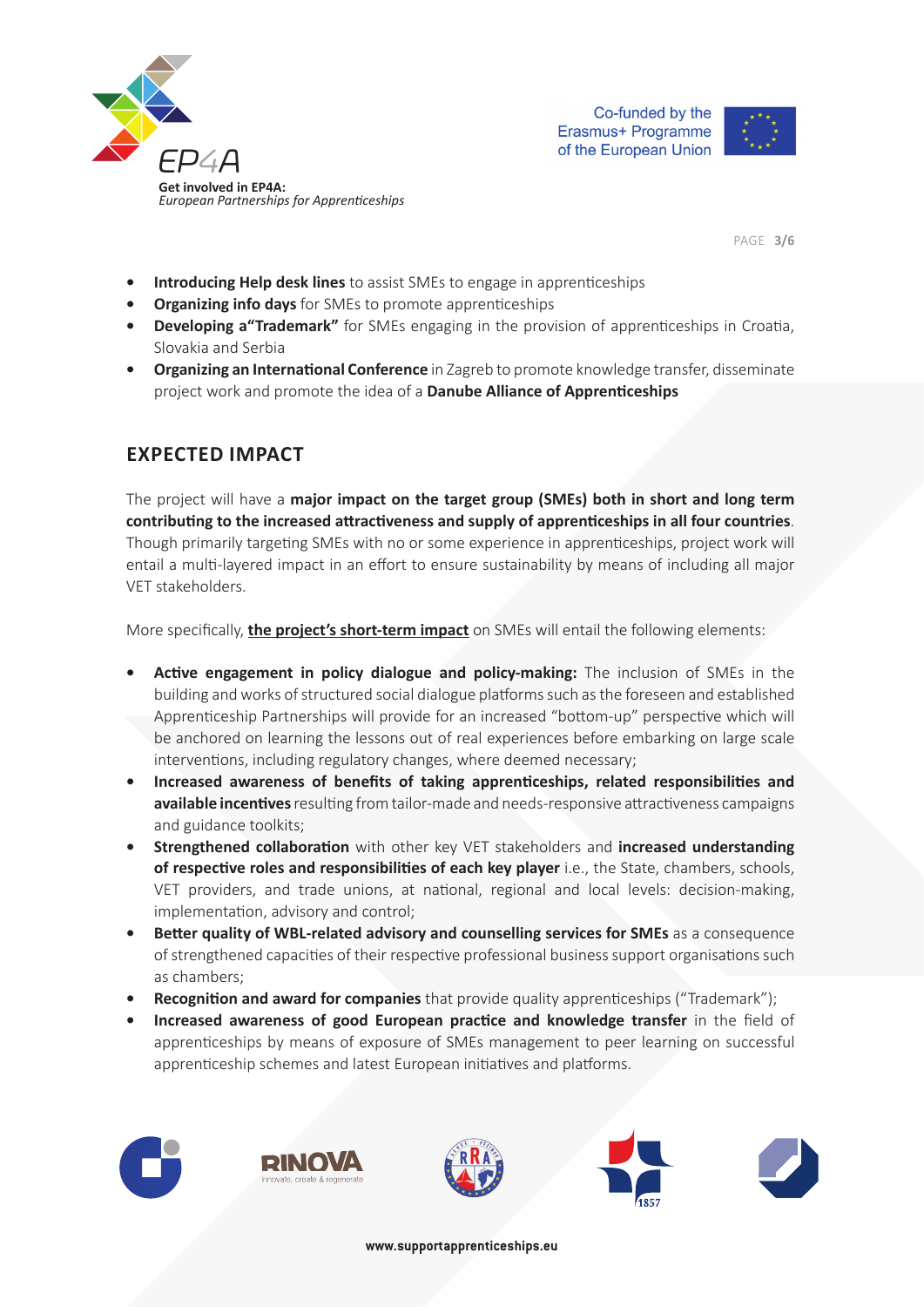





PAGE **4/6**

**The long term project impact** is expected to lead to:

- **Increased supply of apprenticeships** in all four countries resulting from effective policymaking decisions and concrete actions plans produced, incl. under the aegis of Apprenticeship Partnerships;
- **Increased social responsibility of SMEs** by means of enhanced understanding and recognition of the importance of apprenticeships to a skilled labour force;
- **Strengthening of the WBL and apprenticeships systems in all four countries resulting in a** better matching of skills as a result of in-house training, increased production, new knowledge and perspectives from apprentices;
- **Increased competitiveness of SMEs at national and European level as a result of enhanced** quality and employability of future labour force due to anticipated better collaboration between schools and companies;
- **Enhanced standing and recognition of SMEs** as a good employer, and more broadly among their clients, suppliers and other key stakeholders.

The presence of the **public authorities, intermediary bodies, & VET providers with credibility** being partners with direct influence in policy making and implementing responsibilities - will play a crucial role in reaching a high impact for the project results and for ensuring project sustainability and long lasting impact. Project impact will also reach the European level via the sharing of products with EU level knowledge institutions such as CEDEFOP and ETF and apprenticeship networks such as EAfA.









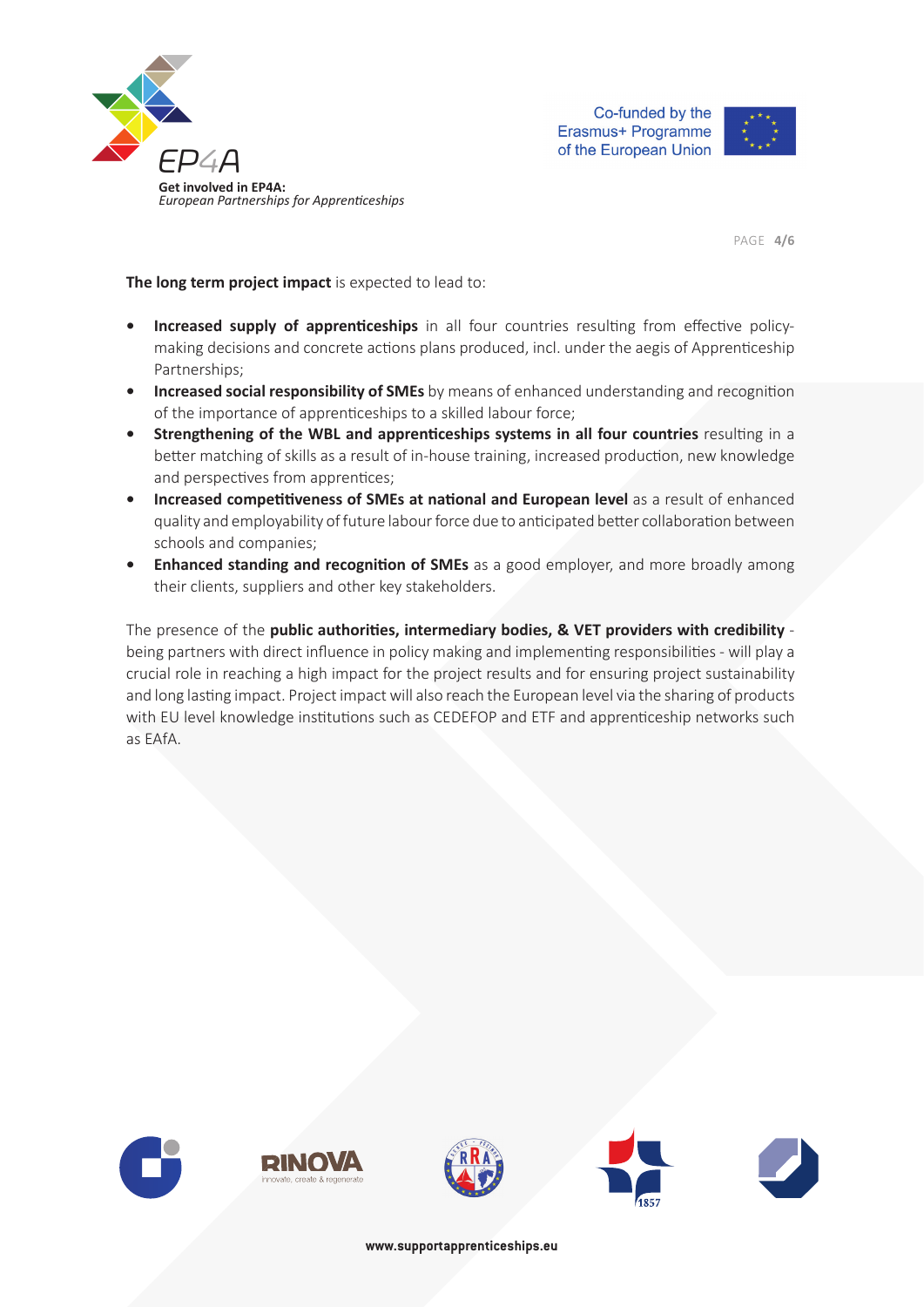



PAGE **5/6**

### **PROJECT PARTNERS**

- **Rinova Ltd, United Kingdom**
- **Regional Development Agency Senec-Pezinok, Slovakia**
- **Chamber of Commerce and Industry of Serbia-Regional Chamber of Commerce and Industry of Moravica and Raska AdministraƟ ve Districts, Serbia**
- **Chamber of Trades and Crafts for Munich and Upper Bavaria (associated partner), Germany**

#### **CONTACT US**

| <b>Project coordinator:</b> | Mirela Franović                              |
|-----------------------------|----------------------------------------------|
| Phone:                      | +385 1 48 06 683                             |
| E-mail:                     | ep4a@hok.hr                                  |
| <b>Address:</b>             | <b>Croatian Chamber of Trades and Crafts</b> |
|                             | Ilica 49/II                                  |
|                             | 10 000 Zagreb                                |
|                             | Croatia                                      |

*The European Commission support for the producƟ on of this publicaƟ on does not consƟ tute endorsement of the contents which refl ects*  the views only of the authors, and the Commission cannot be held responsible for any use which may be made of the information *contained therein.*